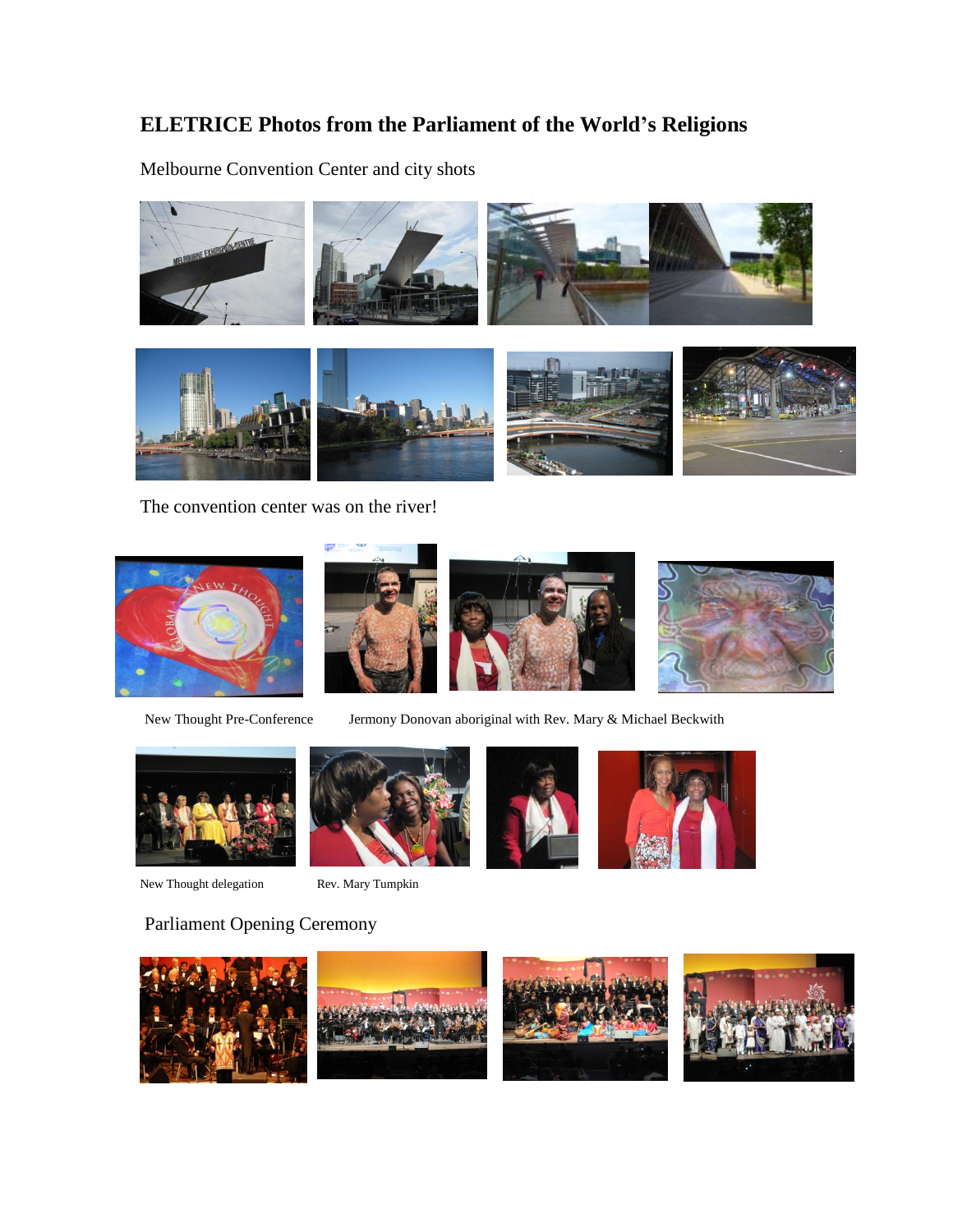## New Thought Presentation









New Thought Panel Rev. Mary captivating the audiance



Rev. Mary Tumpkin, Eletrice & Candice



Community Night at Unity of Melbourne







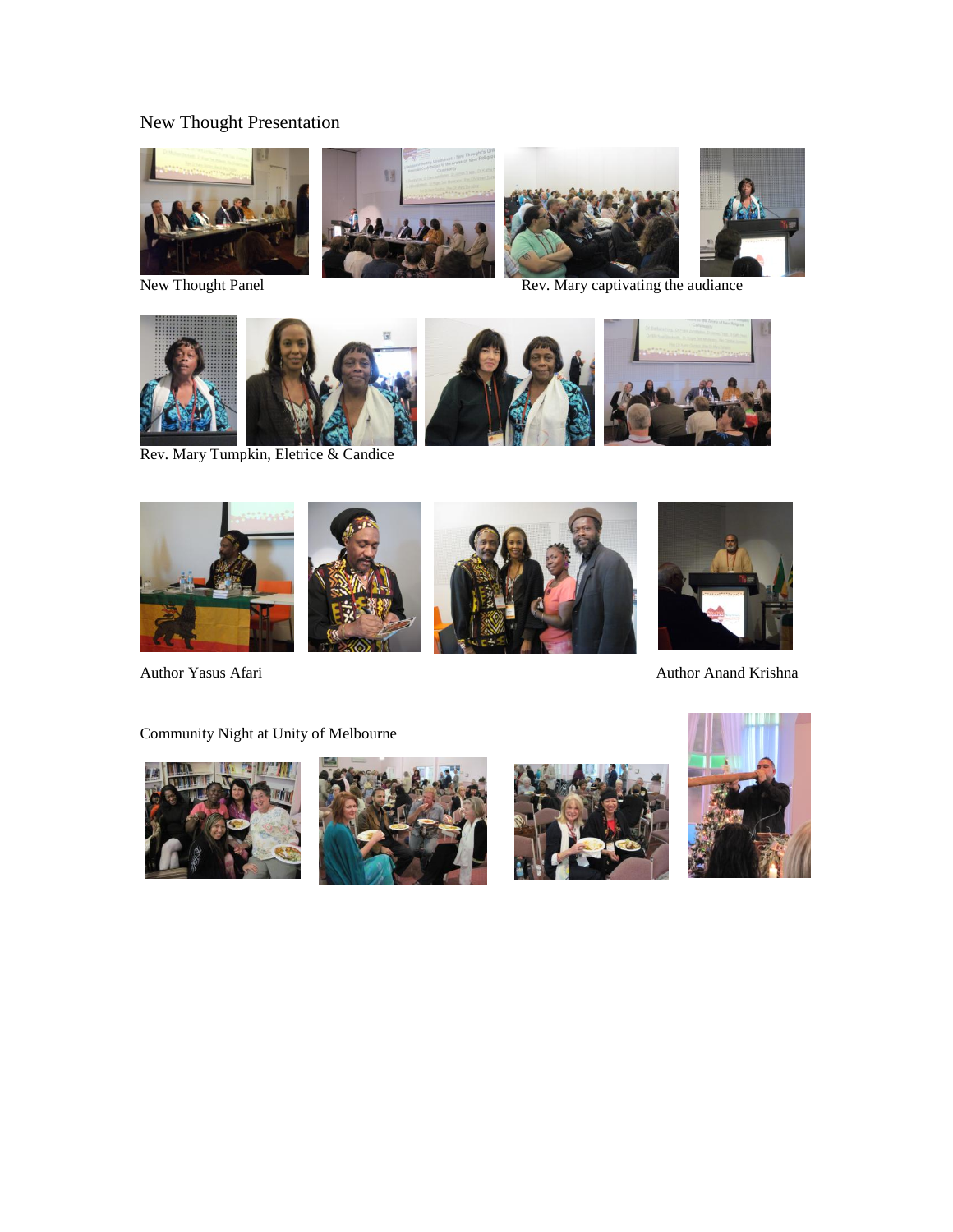## Parliament displays of worship



Sacred Music Night



Agape Choirt



St Francis Church



Eletrice, Bernie, Candice & Fern Mary Fern Candice & Fern









Chamber Choir of Naqshbandi Sufi Order Yolgnu Clan sacred dance